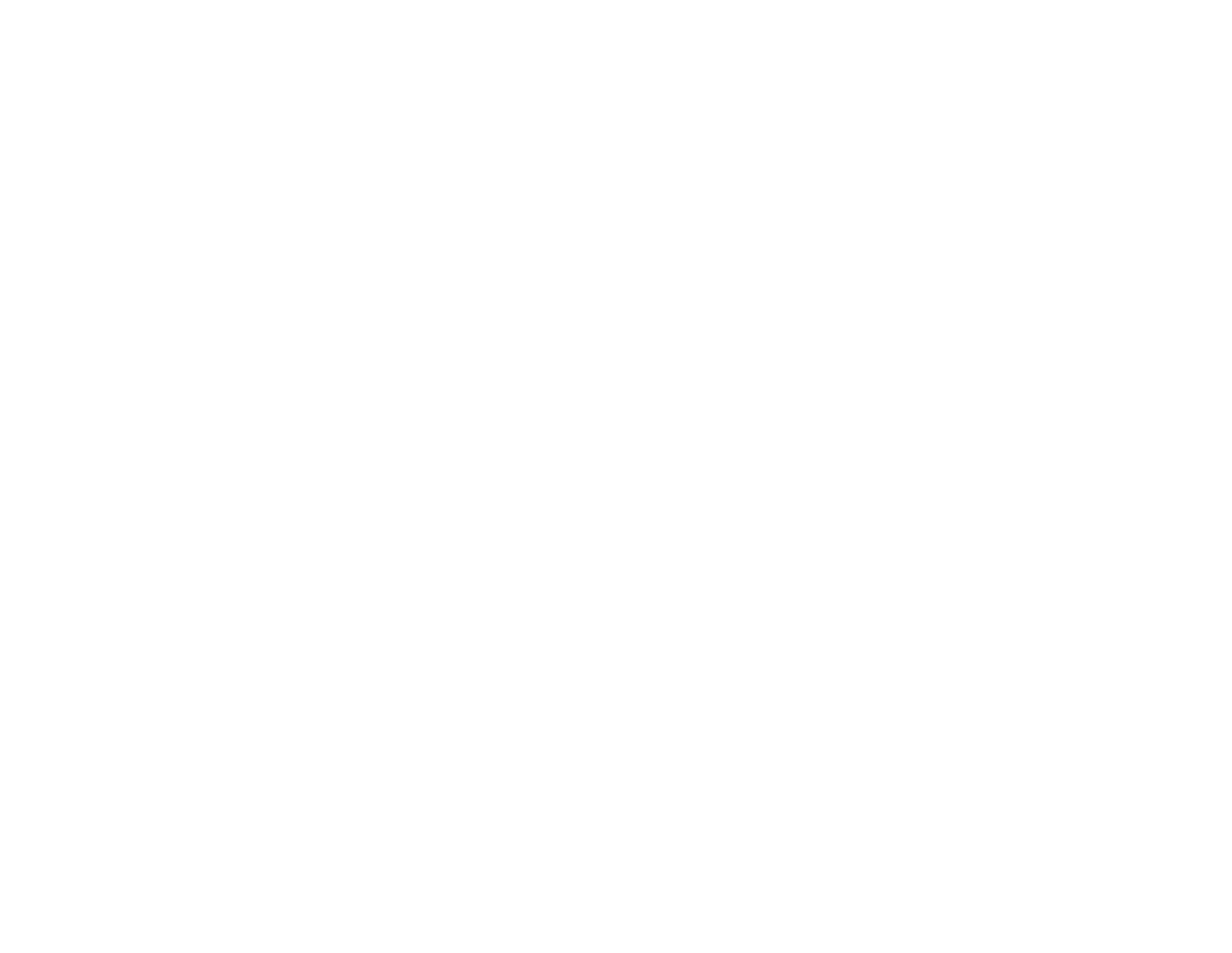# **Executive Summary**

Cooper Mountain, located on the southwest edge of Beaverton, was formed by the Columbia River basalt flows millions of years ago. Rising nearly 800 feet, it is a prominent feature in the landscape of the Tualatin River Valley. The mountain has been part of the forest and farm fabric typical of the region; it has historically been used for timber production, and more recently, for recreation. In recent years, as the urban growth boundary has expanded, the north and east slopes of the mountain have become fully developed residential neighborhoods.

With 1995 bond measure funds, Metro purchased 256 acres in the Cooper Mountain Target Area, including 231 contiguous acres near the crest on the southwest slope of the mountain. Cooper Mountain Natural Area is a mosaic of oak and madrone woodlands, native prairies, and mixed conifer forest. These habitats provide



*Conifer forest, oak woodland & native prairie*

homes for nine plant and wildlife species that have been identified at the state and federal level as "sensitive species" or "species of concern" – species at risk of being listed as threatened or endangered. The site also contains the headwaters of Lindow Creek (a major tributary of the Tualatin River), and offers commanding views of the valley.

#### **Process and Goals**

The Cooper Mountain Natural Area Master Plan is the result of a public involvement process that engaged neighbors, local governments, recreation groups, and natural resource specialists in creating a viable long-term vision for the site. This input, combined with assessments of the site's resources, opportunities and constraints, shaped six broad goals for the natural area:

- 1. Protect and enhance Cooper Mountain's unique natural and scenic resources and create a place for wildlife to thrive.
- 2. Encourage community access and recreational use that is compatible with natural resource protection.
- 3. Interpret the unique natural, cultural and scenic resources of Cooper Mountain.
- 4. Maximize operational efficiencies and protect the public's investment.
- 5. Minimize impacts to surrounding neighborhoods and farmlands from site development and public use of Cooper Mountain.
- 6. Work with our partners to seek appropriate public and private funding for master plan implementation and ongoing management.